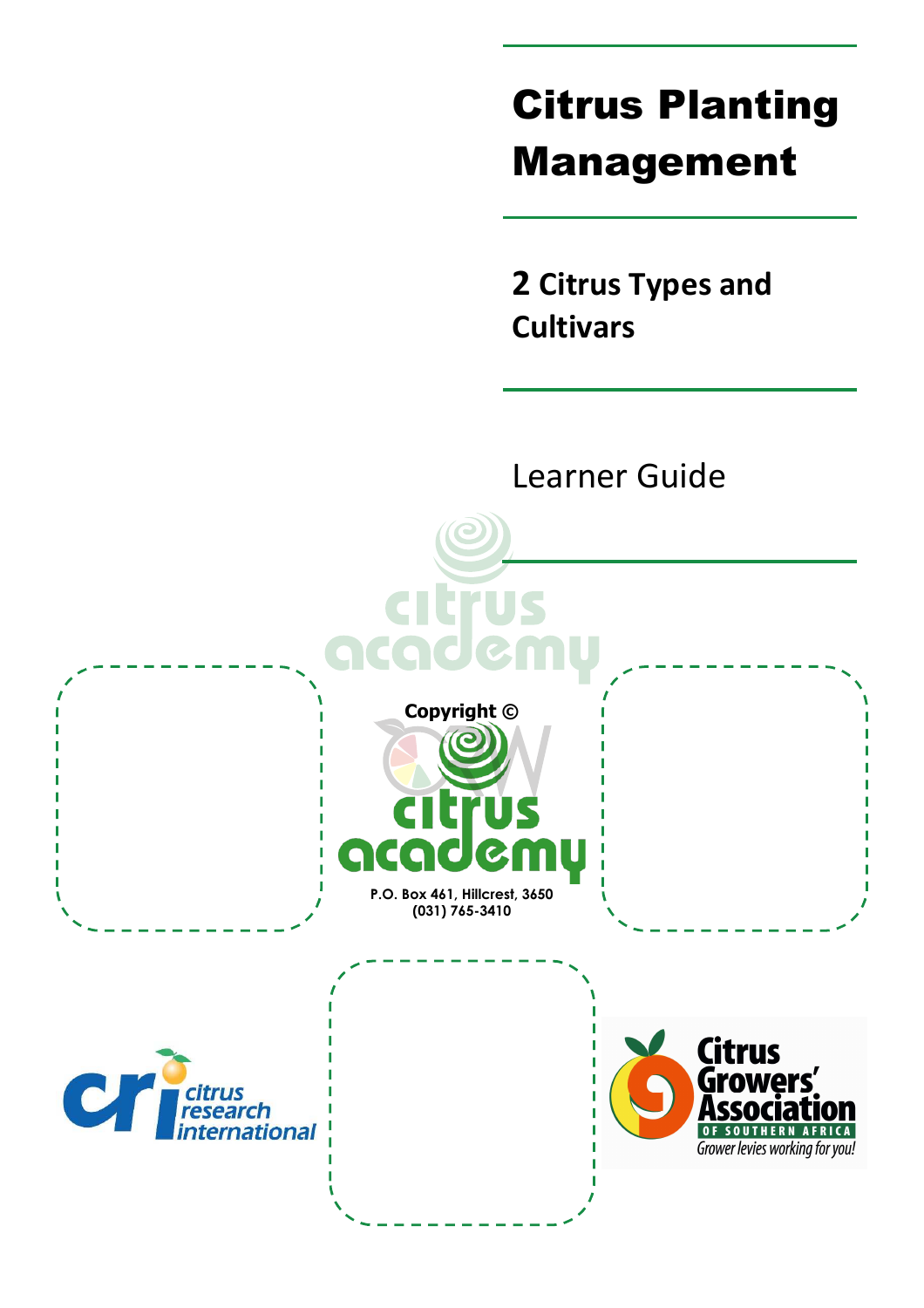#### **© Citrus Academy NPC**

1 st edition 2017

The content of this module is based on audio-visual material produced by the Citrus Academy.

**Module scripting:**  Mooipraatjies

**Narrator:**  Mariëtta Kruger

**Audio-visual production:**  Media World

#### **Additional information sources:**

Citrus Production Guidelines: Volume I - Citriculture: Establishment, Citrus Research International Cultivar Fact Sheet, Citrus Research International Citrus Academy production learning material: Enterprise Selection and Establishment Orchard Establishment

Propagation

#### **Project coordinator:**

Citrus Academy (Jacomien de Klerk)



#### **Disclaimer**

By accepting this document and reading its contents you agree to be bound by the terms of this disclaimer.

The use of the contents of this document and the accompanying visual material is at your own risk. Neither the Citrus Academy nor Citrus Research International nor the Citrus Growers' Association warrant that the content of this document or the visual material is suitable for your intended use or that it is free of inaccuracies or omissions. The opinions and advice expressed in this document and the visual material are not necessarily those of the Citrus Academy, Citrus Research International or the Citrus Growers' Association. The Citrus Academy, Citrus Research International and the Citrus Growers' Association, their directors, officers, employees, agents and contractors shall not be liable for any loss or damage of any nature suffered by any person as a direct or indirect result of the use of, or inability to use, any advice, opinion or information contained in this document or the visual material, or any misrepresentation, misstatement or omission, whether negligent or otherwise, contained in this document and the visual material.

You indemnify the Citrus Academy, Citrus Research International and the Citrus Growers' Association against any claim by any third party against the Citrus Academy, Citrus Research International and the Citrus Growers' Association, their directors, officers, employees, agents or contractors arising from, or in connection with, the use of, or reliance on, the contents of this document and the visual material. It is your responsibility to determine suitability of the contents of this document and the accompanying visual material for your intended use.



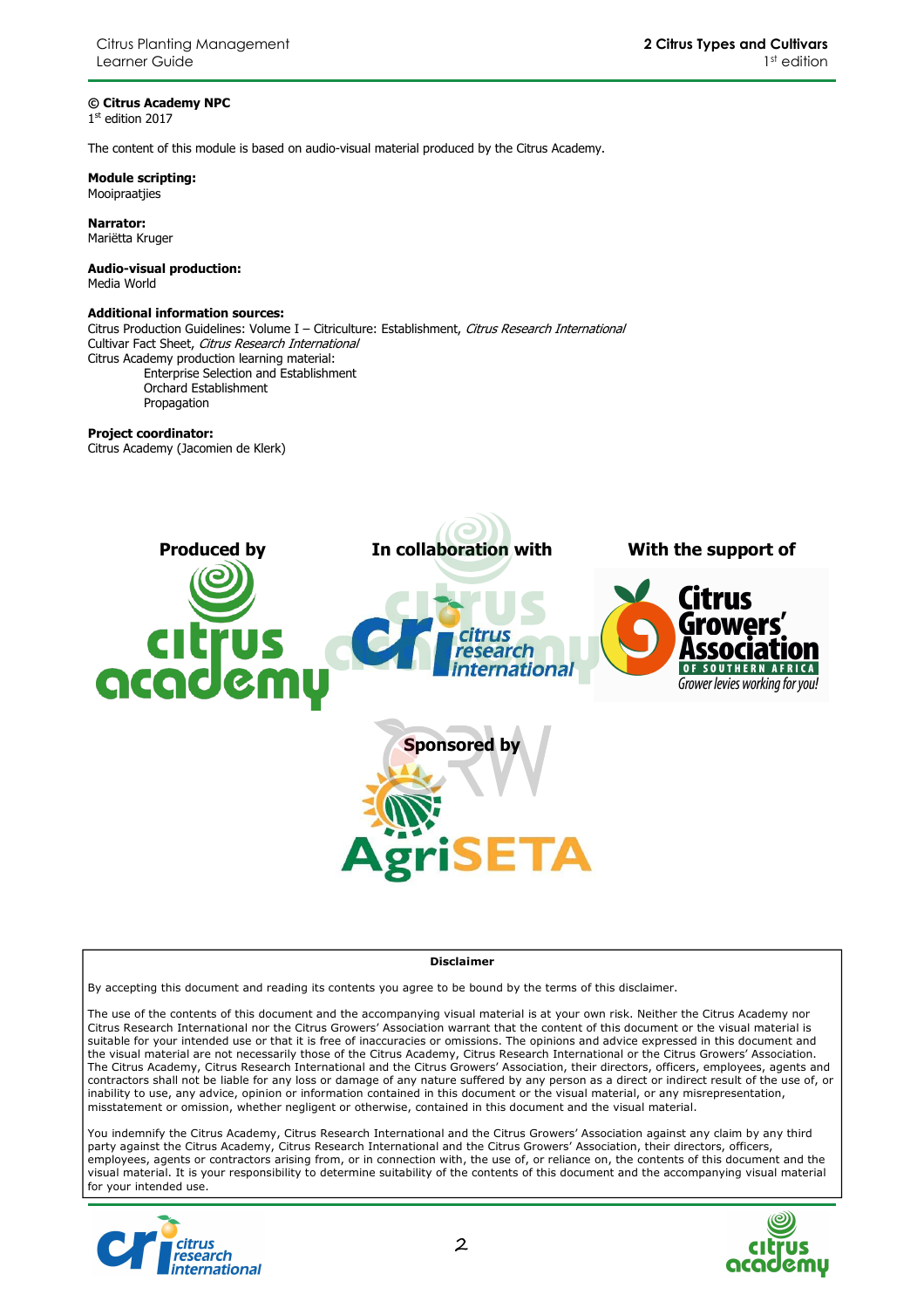## Contents

#### **Introduction 4 Terminology 4 Citrus Cultivars 5** Sweet Oranges 5<br>Navel Oranges 5<br>5 **Navel Oranges** Valencia Oranges 6 Soft Citrus 7 Satsumas and the set of the set of the set of the set of the set of the set of the set of the set of the set of the set of the set of the set of the set of the set of the set of the set of the set of the set of the set of Clementine 8 Mandarin 9 Lemons and Limes 9 Grapefruit 10 Star Ruby 10 Marsh 11 Rosé d'ann an t-India ann an t-India ann an t-India ann an t-India ann an t-India ann an t-India ann an t-India Shaddock 11 **Citrus Rootstocks** 11 **Safe Plant Material 13 Conclusion 14**

 $\sum_{i=1}^{n}$ 



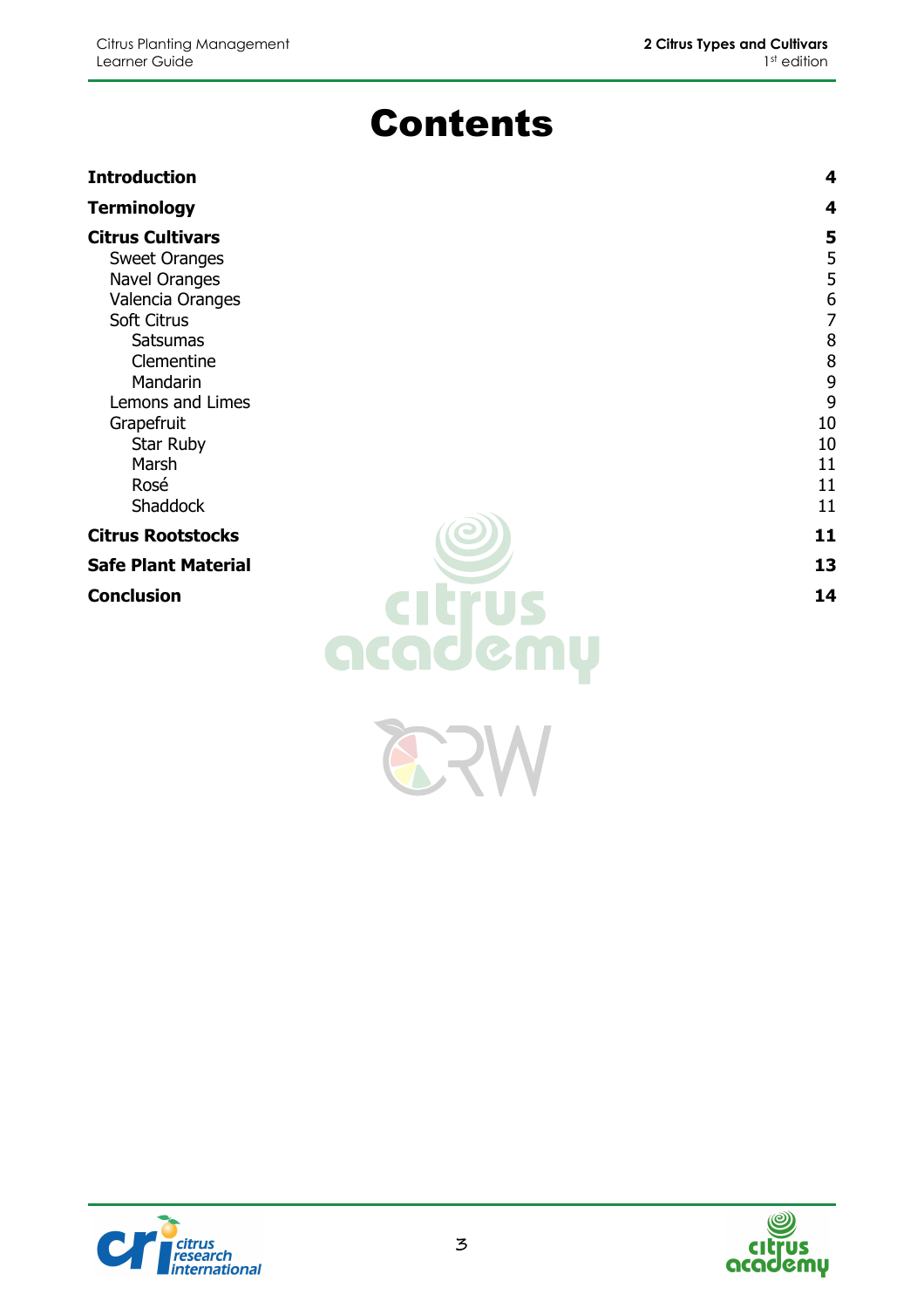**definition**

### **Introduction**

How many citrus types and cultivars can you name? It is safe to say that there are probably more commercially-produced citrus cultivars than what most people can name. From muchloved lemons, oranges, naartjies and grapefruit that can be found in every supermarket – and on every second street corner in the citrus season – to more exotic cumquats, shaddocks and Minneolas, citrus growers today have their pick when it comes to cultivar selection.

How does a citrus grower go about deciding what to plant? It is a choice that has to be made with a long-term view – once trees are in the ground, fruit that they produce will have to be marketed for eighteen to thirty years, for a price that will give the grower a worthwhile return on his investment.

### **Terminology**

The first thing to understand is the terms that are used to describe kinds of citrus.

### **Type**

For the purpose of citrus production in South Africa, we distinguish between four main types of citrus, which you will probably know about already. These are oranges, grapefruit, soft citrus (also sometimes called easy-peelers), and lemons and limes.

### **Variety**

Variety is the term used to divide citrus types into different kinds. For instance, oranges can be divided into navels and valencias.

### **Cultivar**

Cultivar means cultivated variety and can be used to further distinguish between fruit of the same variety. So, cultivars of navel oranges include Palmer, Navelina and Washington.

### **Rootstock**

The last term that you need to understand before we get into the detail, is rootstock. First, you need to understand how young citrus trees are grown in a nursery. Seed is used to make seedlings. Once they have grown a little and the stems are about as thick as a pencil, a piece of budwood is grafted onto the seedling. The budwood is from the same cultivar that you want the fruit to be, and will grow to be the fruit-bearing part of the tree. The seedling part of the plant is called the rootstock.



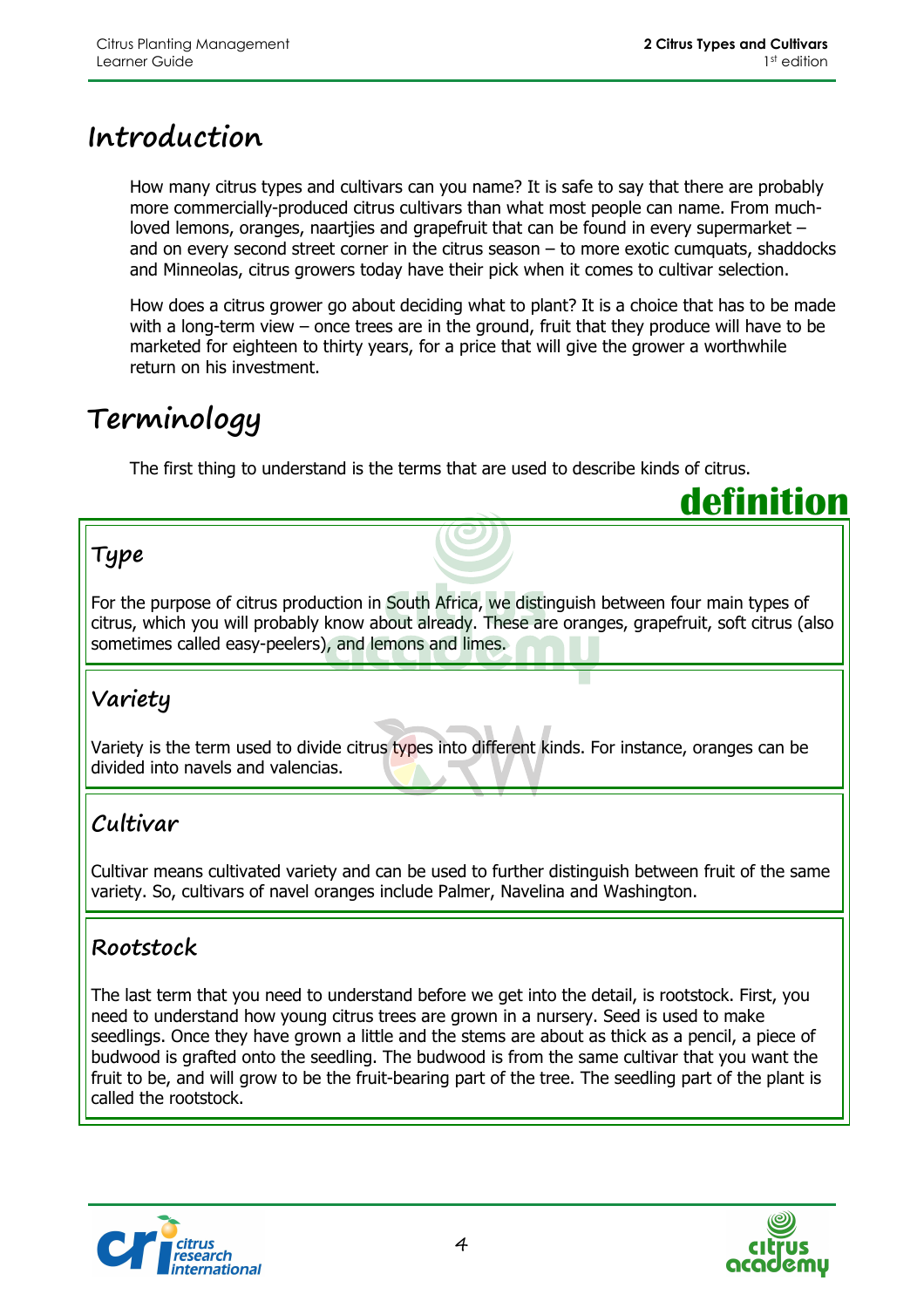## **Citrus Types and Cultivars**

We will now look in more detail at the different kinds of citrus fruit.

Please keep in mind that new cultivars are constantly being developed. It is impossible to show every citrus cultivar here, but you need to understand what the major varieties and commercial cultivars are; also more or less when during the season different types and varieties are harvested and packed; which varieties are grown in which regions and how rootstocks and cultivars match up. You also need to know where you can find more information and sound advice about new cultivars.



### **Sweet Oranges**

We will start with the citrus type that makes up the largest portion of production and exports from southern Africa: sweet oranges.

Oranges make up about two thirds of the citrus exports. Of the oranges that are exported, one third is navels and two thirds valencias.



#### **Please Note**

For the sake of clarification, horticulturally there are two other varieties of sweet oranges apart from navels and valencias, namely midseason oranges (referred to as mids), and blood oranges. Mids are traditionally marketed with valencias, and blood oranges with navels, so we will include them in those categories as well.



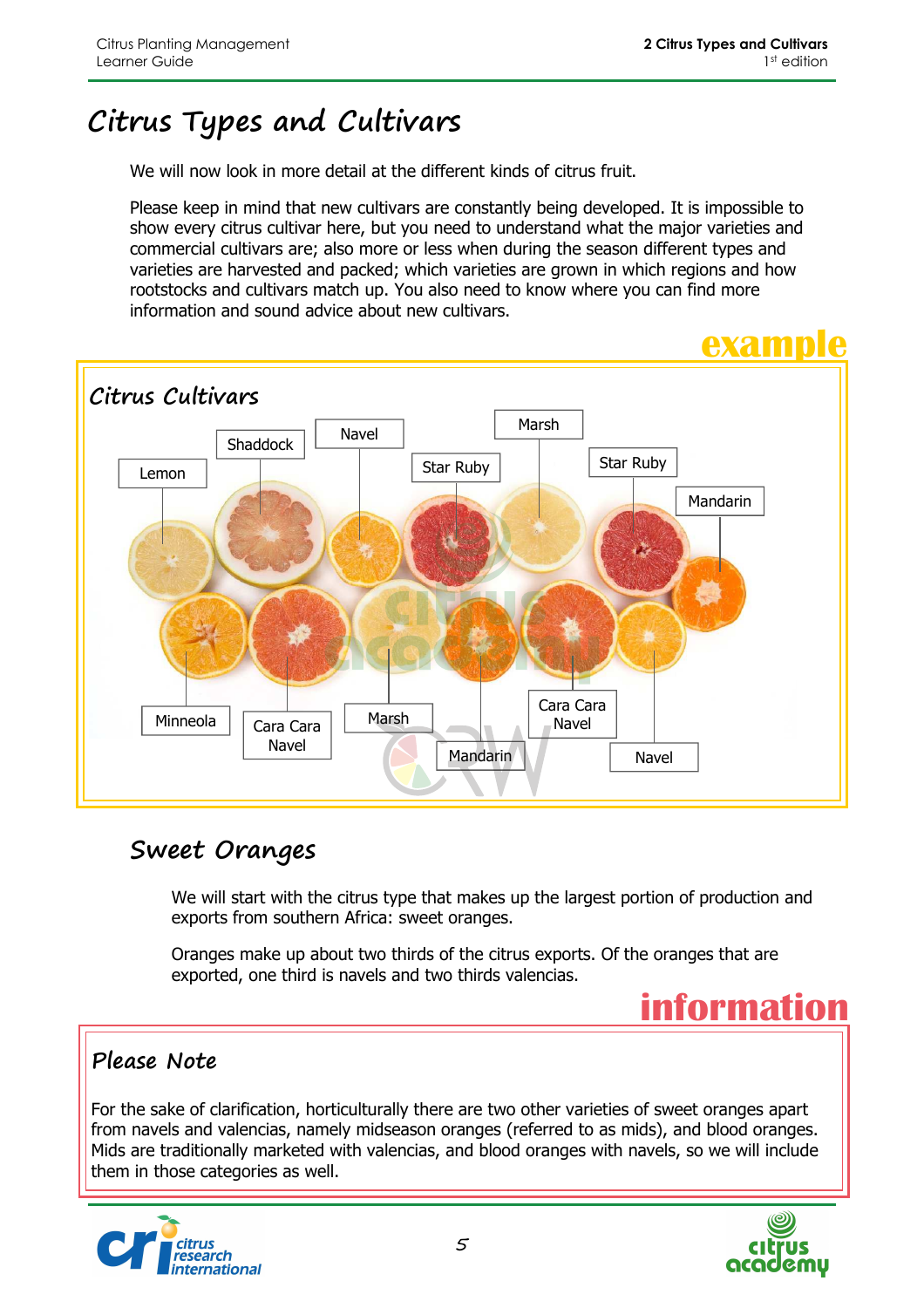#### **Navel Oranges**



Navel oranges are named for the protuberance at the blossom-end of the fruit. It looks a little like a belly-button, but is actually is a small embryonic fruit. Navels are seedless, medium to large in size, and is a lovely yellow-orange colour when ripe. The fruit is easy to peel, and is known as a premier dessert fruit. The fruit shape and flesh colour varies depending on the cultivar.

Navels do well in the cooler production areas, where the night temperature drops considerably during the autumn. Remember that rind colour development in citrus depends on night temperatures dropping below 13°C while day temperatures are still relatively high.

The major production regions for navels are the Eastern Cape, cooler areas of the Limpopo province and the Western Cape.

The major commercial navel cultivars are Palmer, Bahianinha, Navelate, Washington and Cambria. There are cultivars that mature from as early as late-March and April, while the late varieties stretch into the season as late as August.

|                         | March<br><b>April</b> |                |                |                |       |            |                         |   |       |                |      |                |              |                |                         |   |              |                |                         |                         |              |                |                         |   |              |                         |                         |   |
|-------------------------|-----------------------|----------------|----------------|----------------|-------|------------|-------------------------|---|-------|----------------|------|----------------|--------------|----------------|-------------------------|---|--------------|----------------|-------------------------|-------------------------|--------------|----------------|-------------------------|---|--------------|-------------------------|-------------------------|---|
|                         |                       |                |                |                |       |            |                         |   |       |                | May  |                |              |                | June                    |   |              |                | July                    |                         |              |                | Aug                     |   |              |                         | Sept                    |   |
|                         | 1                     | 2 <sup>1</sup> | 3 <sup>1</sup> | $\overline{4}$ |       | $1 \mid 2$ | $\overline{\mathbf{3}}$ | 4 | 1     | $\overline{2}$ | 3    | $\overline{4}$ | $\mathbf{1}$ | $\overline{2}$ | $\overline{\mathbf{3}}$ | 4 | $\mathbf{1}$ | $\overline{2}$ | $\overline{\mathbf{3}}$ | $\overline{\mathbf{4}}$ | $\mathbf{1}$ | $\overline{2}$ | $\overline{\mathbf{3}}$ | 4 | $\mathbf{1}$ | $\overline{\mathbf{2}}$ | $\overline{\mathbf{3}}$ | 4 |
| PEN (Exp.)              |                       |                | IIIII          |                |       |            |                         |   |       |                |      |                |              |                |                         |   |              |                |                         |                         |              |                |                         |   |              |                         |                         |   |
| Fukumoto                |                       |                |                |                | IIIII |            |                         |   | IIIII |                |      |                |              |                |                         |   |              |                |                         |                         |              |                |                         |   |              |                         |                         |   |
| Newhall/Navelina        |                       |                |                |                |       |            |                         |   |       |                |      |                |              |                |                         |   |              |                |                         |                         |              |                |                         |   |              |                         |                         |   |
| HAEN (Exp.)             |                       |                |                |                |       |            |                         |   |       |                |      |                |              |                |                         |   |              |                |                         |                         |              |                |                         |   |              |                         |                         |   |
| Fisher                  |                       |                |                |                |       |            |                         |   |       |                |      |                |              |                |                         |   |              |                |                         |                         |              |                |                         |   |              |                         |                         |   |
| PAN (Exp.)              |                       |                |                |                |       |            | WII                     |   |       |                | IIII |                |              |                |                         |   |              |                |                         |                         |              |                |                         |   |              |                         |                         |   |
| DRN (Exp.)              |                       |                |                |                |       |            |                         |   |       |                |      |                |              |                |                         |   |              |                |                         |                         |              |                |                         |   |              |                         |                         |   |
| EHN (Exp.)              |                       |                |                |                |       |            |                         |   |       |                |      |                |              |                |                         |   |              |                |                         |                         |              |                |                         |   |              |                         |                         |   |
| Bahianinha              |                       |                |                |                |       |            |                         |   |       |                |      |                |              |                |                         |   |              |                |                         |                         |              |                |                         |   |              |                         |                         |   |
| Palmer                  |                       |                |                |                |       |            |                         |   | WW    |                |      |                |              |                |                         |   |              |                |                         |                         |              |                |                         |   |              |                         |                         |   |
| Washington              |                       |                |                |                |       |            |                         |   |       |                |      |                |              |                |                         |   |              |                |                         |                         |              |                |                         |   |              |                         |                         |   |
| Cara Cara               |                       |                |                |                |       |            |                         |   |       |                |      |                |              |                |                         |   |              |                |                         |                         |              |                |                         |   |              |                         |                         |   |
| EDPN (Exp.)             |                       |                |                |                |       |            |                         |   |       |                |      |                |              |                |                         |   |              |                |                         |                         |              |                |                         |   |              |                         |                         |   |
| Autumn Gold             |                       |                |                |                |       |            |                         |   |       |                |      |                |              |                |                         |   |              |                |                         |                         |              |                |                         |   |              |                         |                         |   |
| <b>Barnfield Summer</b> |                       |                |                |                |       |            |                         |   |       |                |      |                | IIIII        |                |                         |   | IIII         |                |                         |                         |              |                |                         |   |              |                         |                         |   |
| Summer Gold             |                       |                |                |                |       |            |                         |   |       |                |      |                |              |                |                         |   | IIII         |                |                         |                         |              |                |                         |   |              |                         |                         |   |
| <b>Powell Summer</b>    |                       |                |                |                |       |            |                         |   |       |                |      |                |              |                |                         |   |              |                |                         |                         |              |                |                         |   |              |                         |                         |   |
| Witkrans                |                       |                |                |                |       |            |                         |   |       |                |      |                |              |                |                         |   |              |                |                         |                         |              |                |                         |   |              |                         |                         |   |
| Lane Late               |                       |                |                |                |       |            |                         |   |       |                |      |                |              |                |                         |   |              | Ⅲ              |                         |                         |              |                |                         |   |              |                         |                         |   |
| KSEN (Exp.)             |                       |                |                |                |       |            |                         |   |       |                |      |                |              |                |                         |   |              |                |                         |                         |              |                |                         |   |              |                         |                         |   |
| Cambria                 |                       |                |                |                |       |            |                         |   |       |                |      |                |              |                |                         |   |              |                |                         |                         |              |                |                         |   |              |                         |                         |   |
| Glen Ora Late           |                       |                |                |                |       |            |                         |   |       |                |      |                |              |                |                         |   |              |                |                         |                         |              |                |                         |   |              |                         |                         |   |
| KSN (Exp.)              |                       |                |                |                |       |            |                         |   |       |                |      |                |              |                |                         |   |              |                |                         |                         |              |                |                         |   |              |                         |                         |   |
| Robyn                   |                       |                |                |                |       |            |                         |   |       |                |      |                |              |                | IIIII                   |   |              |                | Ⅲ                       |                         |              |                |                         |   |              |                         |                         |   |
| LBN (Exp.)              |                       |                |                |                |       |            |                         |   |       |                |      |                |              |                |                         |   |              |                |                         |                         |              |                |                         |   |              |                         |                         |   |
| SUN (Exp.)              |                       |                |                |                |       |            |                         |   |       |                |      |                |              |                |                         |   | IIIII        |                |                         |                         | Ⅲ            |                |                         |   |              |                         |                         |   |
| HELN (Exp.)             |                       |                |                |                |       |            |                         |   |       |                |      |                |              |                |                         |   |              |                |                         |                         |              |                |                         |   |              |                         |                         |   |
| Dansweet                |                       |                |                |                |       |            |                         |   |       |                |      |                |              |                |                         |   |              |                |                         |                         |              |                |                         |   |              |                         |                         |   |

**Source: CRI Cultivar Fact Sheets** 



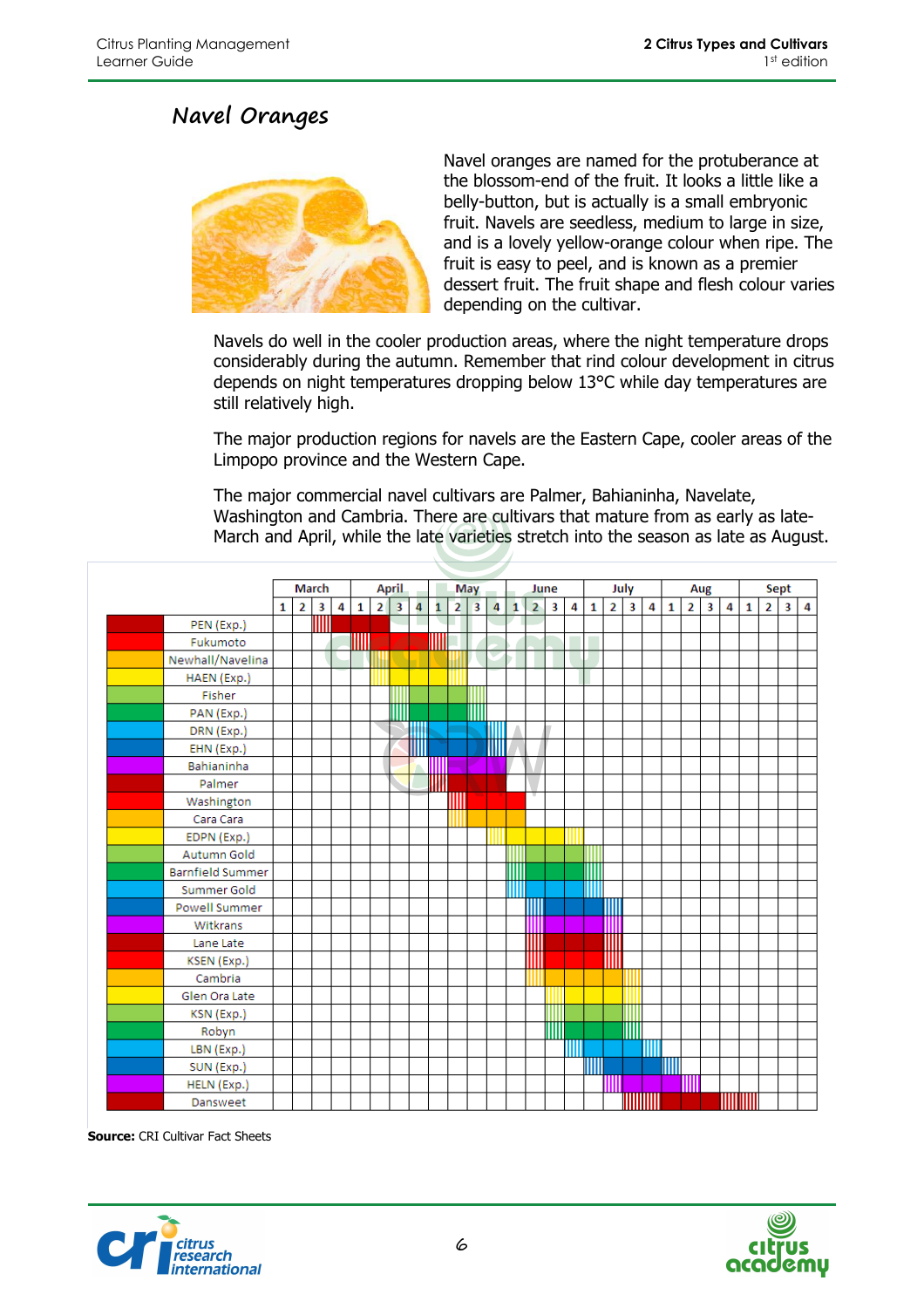#### **Valencia Oranges**



Valencias alone account for 44% of citrus exported from southern Africa, with 40% of hectares under citrus being used to produce valencia cultivars.

The fruit are medium to large, with a nice orange rind that is not too thick and have a smooth, finely pebbled texture. Valencias have a relatively high acid content and a high sugar content, which means that it has a lot of flavour and is delicious. It also has a high juice percentage. This makes Valencia oranges ideal for juicing and for eating fresh.

Valencias are suited to hot, humid areas. Two thirds of the valencias are produced in the Limpopo province and Mpumalanga, with the only other significant production being in the Eastern Cape, where we find 16% of the total planted hectares.

Midknight (technically a midseason orange), Delta valencia, Valencia Late, and Turkey valencia are the cultivars that are produced most, accounting for about 85% of the hectares used for valencia production. Turkey valencia is the first cultivar to mature, and are ready for harvesting from about the last week in May in the warmer production areas. The last Valencia cultivars mature around September.  $\sim$  . In the set of  $\sim$ 

|                          |   |                | <b>March</b>   |                |              |                | <b>April</b>            |                |              |                | <b>May</b>     |                |          | June              |      |              |                | July |   |   |                | Aug                     |   |              |                | Sept |   |
|--------------------------|---|----------------|----------------|----------------|--------------|----------------|-------------------------|----------------|--------------|----------------|----------------|----------------|----------|-------------------|------|--------------|----------------|------|---|---|----------------|-------------------------|---|--------------|----------------|------|---|
|                          | 1 | 2 <sub>1</sub> | 3 <sup>2</sup> | $\overline{4}$ | $\mathbf{1}$ | $\overline{2}$ | $\overline{\mathbf{3}}$ | $\overline{4}$ | $\mathbf{1}$ | $\overline{2}$ | 3 <sup>2</sup> | $\overline{a}$ | $1\vert$ | $2 \mid 3 \mid 4$ |      | $\mathbf{1}$ | $\overline{2}$ | 3    | 4 | 1 | $\overline{2}$ | $\overline{\mathbf{3}}$ | 4 | $\mathbf{1}$ | $\overline{2}$ | 3    | 4 |
| Turkey                   |   |                |                |                |              |                |                         |                |              |                |                | IIIII          |          |                   |      |              |                |      |   |   |                |                         |   |              |                |      |   |
| Mouton Early (Exp.)      |   |                |                |                |              |                |                         |                |              |                |                |                |          |                   |      |              |                |      |   |   |                |                         |   |              |                |      |   |
| Portsgate                |   |                |                |                |              |                |                         |                |              |                |                |                |          |                   |      |              |                |      |   |   |                |                         |   |              |                |      |   |
| Benny 2                  |   |                |                |                |              |                |                         |                |              |                |                |                |          |                   |      |              |                |      |   |   |                |                         |   |              |                |      |   |
| Bend 8A1 (Exp.)          |   |                |                |                |              |                |                         |                |              |                |                |                |          |                   |      |              |                |      |   |   |                |                         |   |              |                |      |   |
| Benny 1                  |   |                |                |                |              |                |                         |                |              |                |                |                |          |                   |      |              |                |      |   |   |                |                         |   |              |                |      |   |
| Bend 8A2 (Exp.)          |   |                |                |                |              |                |                         |                | ٠            |                |                |                |          |                   |      |              |                |      |   |   |                |                         |   |              |                |      |   |
| Alpha                    |   |                |                |                |              |                |                         |                |              |                |                |                |          |                   | IIII |              |                |      | Ш |   |                |                         |   |              |                |      |   |
| Midknight                |   |                |                |                |              |                |                         |                |              |                |                |                |          |                   |      |              |                |      |   |   |                |                         |   |              |                |      |   |
| Jassie (Exp.)            |   |                |                |                |              |                |                         |                |              |                |                |                |          |                   |      |              |                |      |   |   |                |                         |   |              |                |      |   |
| Henrietta (Exp.)         |   |                |                |                |              |                |                         |                |              |                |                |                |          |                   |      |              |                |      |   |   |                |                         |   |              |                |      |   |
| Delta                    |   |                |                |                |              |                |                         |                |              |                |                |                |          |                   |      |              |                |      |   |   |                |                         |   |              |                |      |   |
| Du Roi                   |   |                |                |                |              |                |                         |                |              |                |                |                |          |                   |      |              |                |      |   |   |                |                         |   |              |                |      |   |
| McClean SL               |   |                |                |                |              |                |                         |                |              |                |                |                |          |                   |      |              |                |      |   |   |                |                         |   |              |                |      |   |
| Louisa (Exp.)            |   |                |                |                |              |                |                         |                |              |                |                |                |          |                   |      |              |                |      |   |   |                |                         |   |              |                |      |   |
| Ruby (Exp.)              |   |                |                |                |              |                |                         |                |              |                |                |                |          |                   |      |              |                |      |   |   |                |                         |   |              |                |      |   |
| Skilderkrans (Exp.)      |   |                |                |                |              |                |                         |                |              |                |                |                |          |                   |      |              |                |      |   |   |                |                         |   |              |                |      |   |
| Lavalle                  |   |                |                |                |              |                |                         |                |              |                |                |                |          |                   |      |              |                |      |   |   |                |                         |   |              |                |      |   |
| Moosrivier Late 1 (Exp.) |   |                |                |                |              |                |                         |                |              |                |                |                |          |                   |      |              |                |      |   |   |                |                         |   |              |                |      |   |

**Source:** CRI Cultivar Fact Sheets

### **Soft Citrus**

Soft citrus is a collective name for a group of fruit that is also referred to as easypeelers or, in the common tongue, naartjies. The main characteristic that these fruit have in common is that they are easy to peel and tasty, making them the ideal snack fruit.



![](_page_6_Picture_13.jpeg)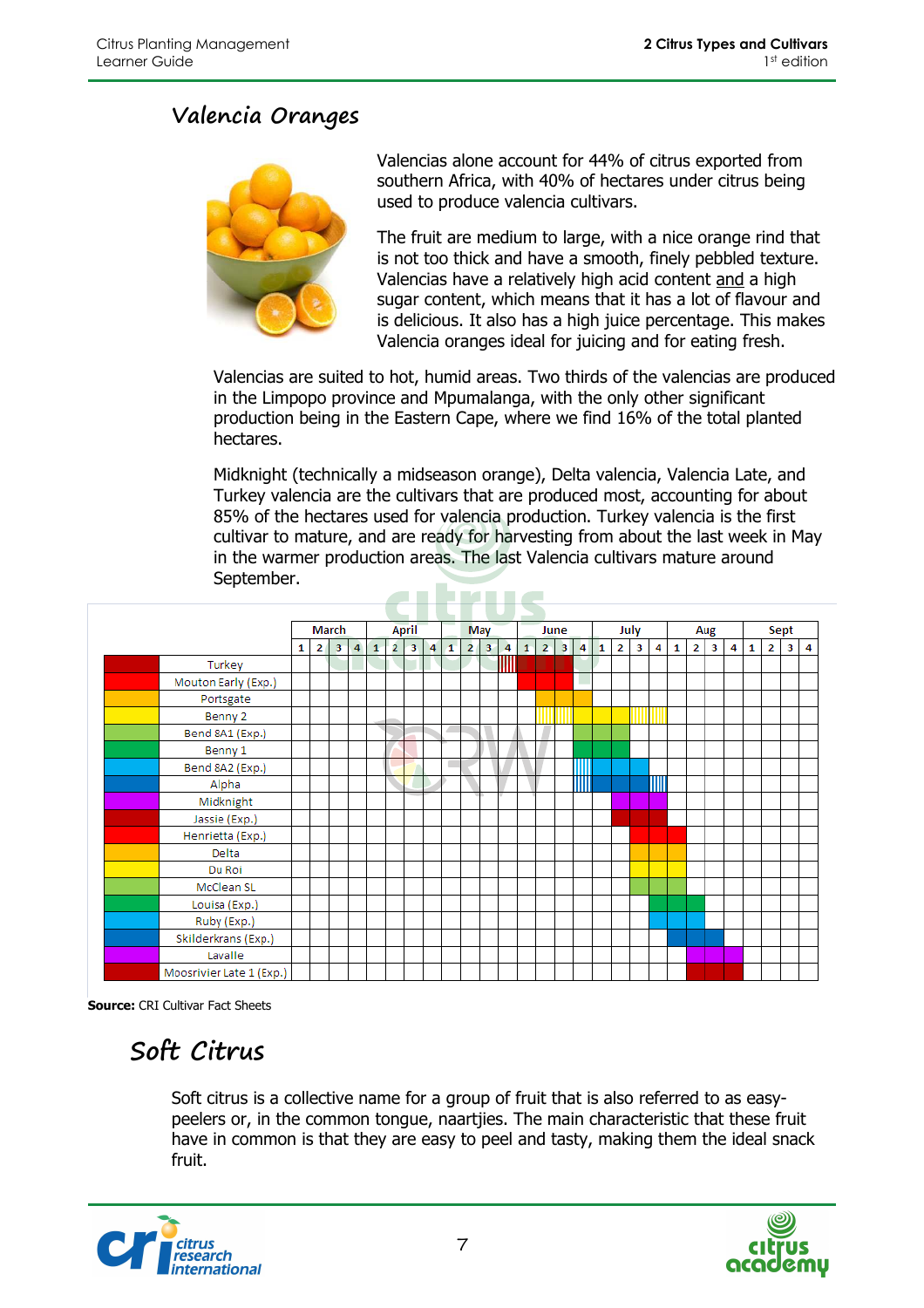Soft citrus is grown in cooler, drier production areas, although there are some cultivars which have been shown to be suited to the hotter regions. Still, 75% of soft citrus in southern Africa is planted in the Eastern and Western Cape.

There are three distinct varieties of soft citrus, being satsumas, clementine and mandarin.

#### **Satsumas**

![](_page_7_Picture_5.jpeg)

Satsuma cultivars are the earliest ripening soft citrus fruit. The fruit is usually seedless, with a loose rind that peels very easily. The most popular Satsuma variety is Miho Wase, making up 85% of the satsuma production.

Miho Wase is also the cultivar that matures the earliest of the Satsuma cultivars, and can be harvested from as early as mid-March. Other Satsuma cultivars are harvested until around the end of May.

|                | <b>March</b> |      |       |   |                | <b>April</b> |   |   | May |   |   |                | June           |   |                | July |   |   |   | Aug |   |   | <b>Sept</b> |   |
|----------------|--------------|------|-------|---|----------------|--------------|---|---|-----|---|---|----------------|----------------|---|----------------|------|---|---|---|-----|---|---|-------------|---|
|                | 2            | 3    | 4     | 1 | $\overline{2}$ | 3            | 4 |   | 2   | 3 | 4 | 2 <sup>1</sup> | 3 <sup>1</sup> | 4 | $\overline{2}$ | 3    | 4 | 1 | 2 | 3   | 4 | 2 | 3           | 4 |
| Miho Wase      |              | IIII |       |   |                |              |   |   |     |   |   |                |                |   |                |      |   |   |   |     |   |   |             |   |
| Kuno           |              |      | IIIII |   |                |              |   |   |     |   |   |                |                |   |                |      |   |   |   |     |   |   |             |   |
| Okitsu Wase    |              |      |       |   |                |              |   |   |     |   |   |                |                |   |                |      |   |   |   |     |   |   |             |   |
| Miyagawa Wase  |              |      |       |   |                |              |   |   |     |   |   |                |                |   |                |      |   |   |   |     |   |   |             |   |
| Ohtsu (Exp.)   |              |      |       |   |                |              |   |   |     |   |   |                |                |   |                |      |   |   |   |     |   |   |             |   |
| Owari          |              |      |       |   | IIII           |              |   |   |     |   |   |                |                |   |                |      |   |   |   |     |   |   |             |   |
| Aoshima (Exp.) |              |      |       |   |                |              |   |   |     |   |   |                |                |   |                |      |   |   |   |     |   |   |             |   |
| Dobashi Beni   |              |      |       |   |                |              |   |   |     |   |   |                |                |   |                |      |   |   |   |     |   |   |             |   |
| Ueno (Exp.)    |              |      |       |   |                |              |   |   |     |   |   |                |                |   |                |      |   |   |   |     |   |   |             |   |
| Imamura (Exp.) |              |      |       |   |                |              |   | ▥ |     |   |   |                |                |   |                |      |   |   |   |     |   |   |             |   |

 **Source:** CRI Cultivar Fact Sheets

#### **Clementine**

Clementine is the premier soft citrus variety. The fruit is easy to peel and if they are grown in exclusive blocks away from cross-pollinating varieties, they are seedless. When mature, the peel turns a lovely bright orange, and the flesh has a distinctive sweet flavour.

The most popular clementine cultivar is Nules, which accounts for about 75% of planted hectares. The earliest commercial clementine cultivar mature towards the end of March, with the last one finishing around mid-June.

|                         | March |    |   |   | <b>April</b> |  |   |   | May |                |   | June |   | July |   |   | Aug |  |   |  | Sept |  |   |
|-------------------------|-------|----|---|---|--------------|--|---|---|-----|----------------|---|------|---|------|---|---|-----|--|---|--|------|--|---|
|                         |       | z. | з | 4 | 1            |  | з | 4 | 1   | 2 <sup>1</sup> | 3 | 4    | 2 | 4    | 2 | 3 |     |  | 3 |  | 2    |  | 4 |
| Early Clementine (Exp.) |       |    |   |   |              |  |   |   |     |                |   |      |   |      |   |   |     |  |   |  |      |  |   |
| Oronules                |       |    |   |   |              |  |   |   |     |                |   |      |   |      |   |   |     |  |   |  |      |  |   |
| Marisol                 |       |    |   |   |              |  |   |   |     |                |   |      |   |      |   |   |     |  |   |  |      |  |   |
| Early Oroval (Exp.)     |       |    |   |   |              |  |   |   |     |                |   |      |   |      |   |   |     |  |   |  |      |  |   |
| SRA 63                  |       |    |   |   |              |  |   |   |     |                |   |      |   |      |   |   |     |  |   |  |      |  |   |
| Oroval                  |       |    |   |   |              |  |   |   |     |                |   |      |   |      |   |   |     |  |   |  |      |  |   |
| <b>Nules</b>            |       |    |   |   |              |  |   |   |     |                |   |      |   |      |   |   |     |  |   |  |      |  |   |

**Source:** CRI Cultivar Fact Sheets

![](_page_7_Picture_16.jpeg)

![](_page_7_Picture_17.jpeg)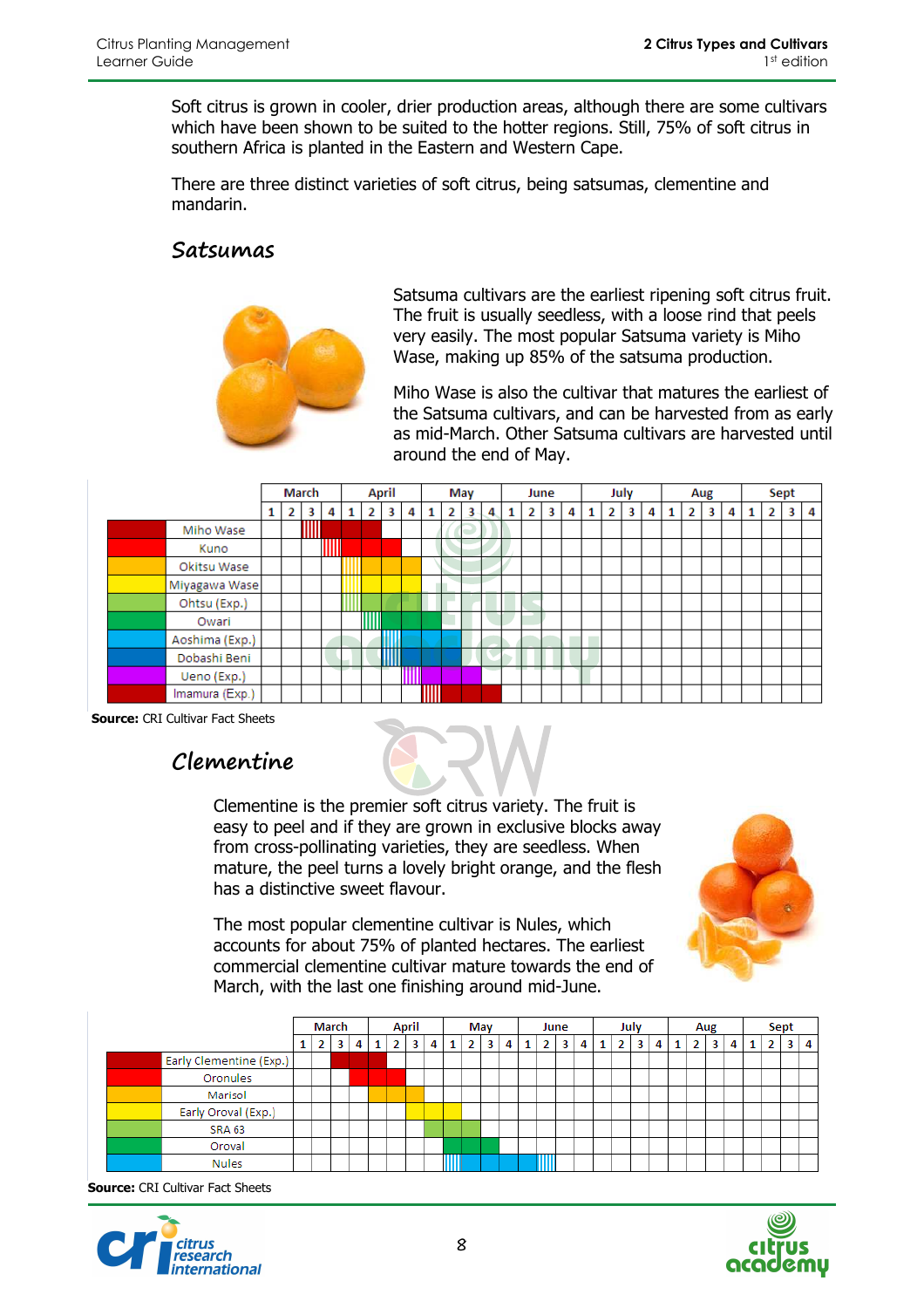#### **Mandarins**

![](_page_8_Picture_3.jpeg)

Mandarin hybrids are similar to clementines. Mandarins are also excellent eating fruit, with a reasonably thin rind. The colour of the rind and flesh can vary from gold to deep reddish orange, depending on the cultivar.

Nadorcott is the most common mandarin cultivar, and accounts for about two thirds of the hectares planted with mandarin cultivars. Early mandarin cultivars are ready to be harvested around mid-May, and the season from there stretches as late as September.

Novas and minneolas are cultivars that are marketed under the mandarin umbrella, but which are actually separate varieties.

Novas are larger than other soft citrus fruit, and are not as easy to peel. The flesh of the Nova is deep orange and has a distinctive aroma. The segments are juicy, tender and sweet. They are harvested from April to mid-June.

![](_page_8_Picture_8.jpeg)

The minneola is a hybrid grapefruit and tangerine. It tends to be a big fruit with a distinctive nipple at the stem-end of the fruit. When mature the rind is deep orange, and the flesh is juicy and aromatic, with a good, tangy flavour. They are ready to be harvested from mid-May to the end of July.

![](_page_8_Figure_10.jpeg)

**Source:** CRI Cultivar Fact Sheets

### **Lemons and Limes**

![](_page_8_Picture_13.jpeg)

Everybody is familiar with lemons – they are used fresh for cooking and in drinks, and lemon juice is a must-have in many kitchens. They are always available, and the average consumer expects to be able to buy them even in the middle of the summer.

![](_page_8_Picture_15.jpeg)

![](_page_8_Picture_16.jpeg)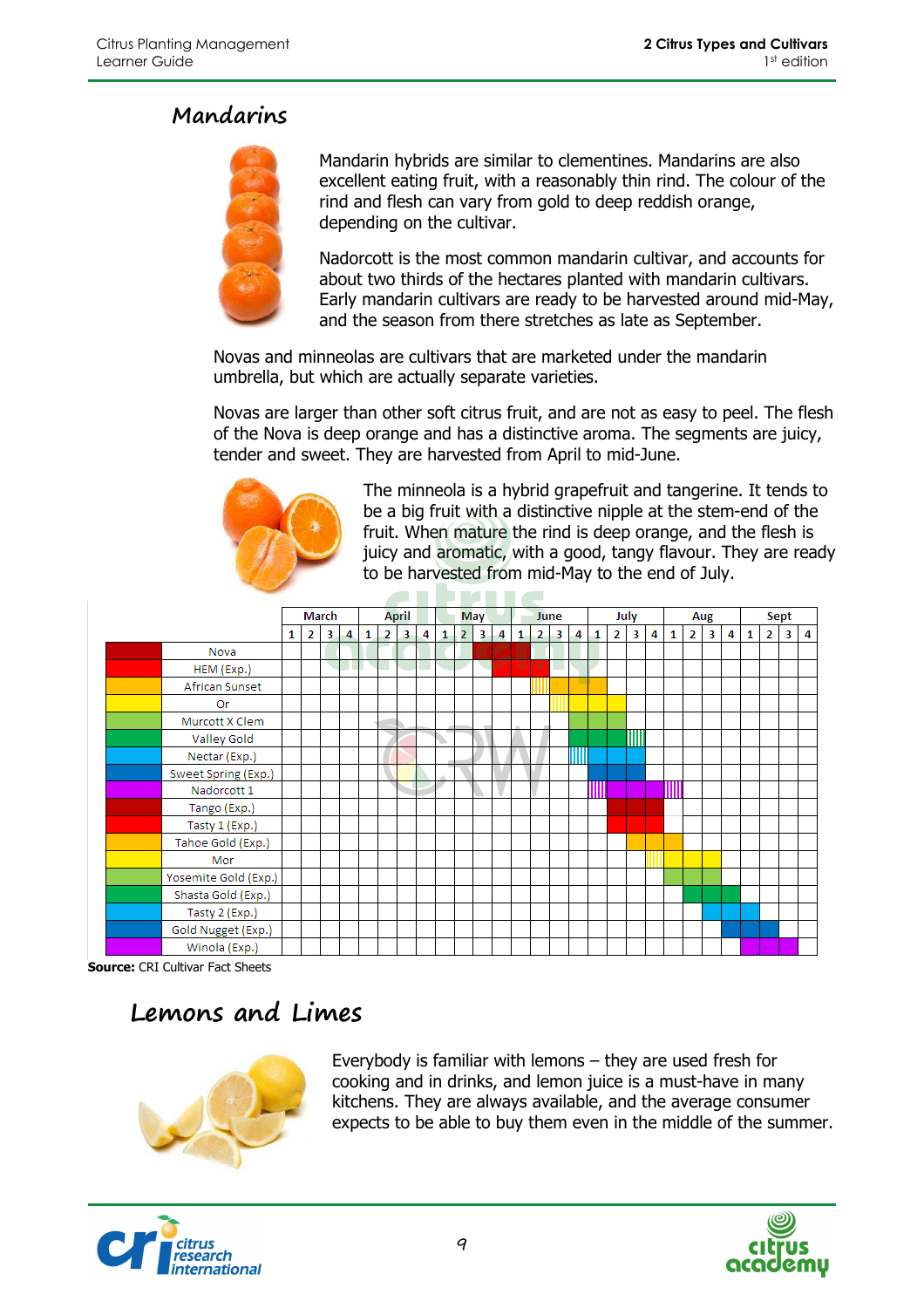![](_page_9_Picture_2.jpeg)

Limes on the other hand are not as common. They are smaller, round and green in colour. They are not produced in South Africa in large volumes, because they need very hot and humid growing conditions.

The appearance and characteristics of lemon fruit vary considerably by cultivar, but they all have one characteristic in common – they are very sour. Lemons is the fastest growing citrus variety, and it has been extremely profitable for the last three or four seasons.

About half the lemons in South Africa is grown in the Eastern Cape, with the Limpopo province in second position. These two provinces together with the Western Cape account for 90% of lemon production.

The main lemon cultivar that is commercially grown in South Africa is the Eureka lemon, on its own accounting for about 85% of the planted hectares. The rind of the Eureka is smooth and reasonably thin, and a bright to golden yellow colour when the fruit is mature. The fruit has a high acid and juice content. There is also a seedless Eureka cultivar.

Eureka lemons can have as much as three fruit sets. This means that at the same time there can be as much as three lots of fruit on a tree that are at different stages of maturity. Because of this characteristic, trees can produce marketable fruit from as early as February in hotter areas, and to as late as mid-September in cooler regions. Other cultivars are used to fill in the periods between the maturation of the different fruit sets.

<u>icade i</u>

### **Grapefruit**

This leaves us with the last citrus type, grapefruit. Grapefruit varieties share a distinctive tangy, sweet flavour. Grapefruit is a popular breakfast fruit, and for making marmalade. The three most common grapefruit cultivars are star ruby, marsh and rosé.

Grapefruit grows best in hot, humid conditions, with production shared mostly by the Limpopo province, Mpumalanga, Swaziland and KwaZulu-Natal. These regions account for 90% of production.

Star ruby is the earliest cultivar to mature, and is picked from around mid-May. The latest cultivars are harvested as late as August.

#### **Star Ruby**

Star ruby is by far the most common grapefruit cultivar, making up almost 85% of grapefruit hectares. The fruit is medium to large, and has a deep golden yellow to red colour. The flesh of the Star ruby is deep red, and it has a sweet flavour. The fruit rarely has more than one or two seeds, and it has a high juice content. It is the ideal fruit for fresh consumption.

![](_page_9_Picture_14.jpeg)

![](_page_9_Picture_15.jpeg)

![](_page_9_Picture_16.jpeg)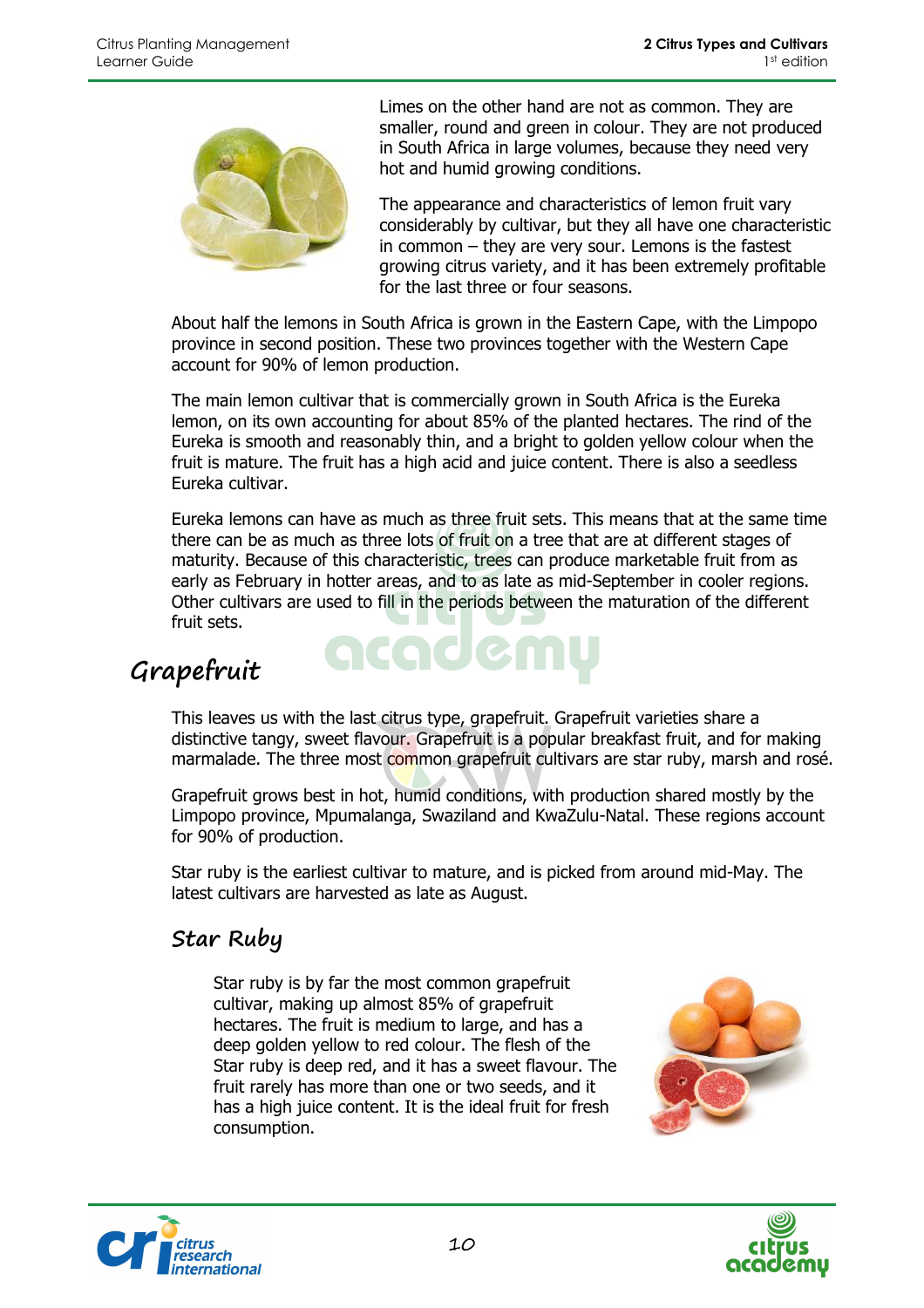#### **Marsh**

![](_page_10_Picture_3.jpeg)

Marsh is a large, whitish-yellow fruit and is also virtually seedless. Marsh has a characteristic sharp, tangy flavour. It is suitable for fresh consumption or for processing into juice and is the favourite fruit for making marmalade.

#### **Rosé**

Rosé fruit is slightly smaller than Marsh, and is also virtually seedless. The rind of the fruit is light yellow with a distinctive red blush, and its flesh is pale pink in colour. The flavour is similar to that of the star ruby, but not quite as intense.

![](_page_10_Picture_7.jpeg)

![](_page_10_Picture_8.jpeg)

The last variety that should be mentioned is the shaddock, also called the pomelo or sometimes pummelo. This variety is not strictly a grapefruit, but the fruit is marketed with other grapefruit. The fruit has a thick rind, and thick, spongy pith. The flesh is light pink, with tough membranes between the sections. This makes it into a fruit that is not easy to eat, but for those that know it, it is one of the best tasting citrus fruit that you can wish to find. It matures towards the beginning of the season, in April to May.

|                  |              | March        |   |   |                | <b>April</b> |                | May        |                |     | June            |                |              | July           |                         |   |   |                | Aug |   |   | Sept           |   |   |
|------------------|--------------|--------------|---|---|----------------|--------------|----------------|------------|----------------|-----|-----------------|----------------|--------------|----------------|-------------------------|---|---|----------------|-----|---|---|----------------|---|---|
|                  | $\mathbf{2}$ | $\mathbf{3}$ | 4 | 1 | $\overline{2}$ | 3.           | $\overline{4}$ | $\sqrt{2}$ | 3 <sub>1</sub> | 4 1 | $2 \mid 3 \mid$ | $\overline{4}$ | $\mathbf{1}$ | 2 <sup>1</sup> | $\overline{\mathbf{3}}$ | 4 | 1 | $\overline{2}$ | 3   | 4 | 1 | 2 <sup>1</sup> | з | 4 |
| <b>Star Ruby</b> |              |              |   |   |                |              |                |            |                |     |                 |                |              |                |                         |   |   |                |     |   |   |                |   |   |
| Marsh / Nartia   |              |              |   |   |                |              |                |            |                |     |                 |                |              |                |                         |   |   |                |     |   |   |                |   |   |
| Jackson          |              |              |   |   |                |              |                |            |                |     |                 |                |              |                |                         |   |   |                |     |   |   |                |   |   |
| Ray Ruby         |              |              |   |   |                |              |                |            |                |     |                 |                |              |                |                         |   |   |                |     |   |   |                |   |   |
| Henderson        |              |              |   |   |                |              |                |            |                |     |                 |                |              |                |                         |   |   |                |     |   |   |                |   |   |
| Rosé             |              |              |   |   |                |              |                |            |                |     |                 |                |              |                |                         |   |   |                |     |   |   |                |   |   |
| Flamingo         |              |              |   |   |                |              |                |            |                |     |                 |                |              |                |                         |   |   |                |     |   |   |                |   |   |
| Star Ruby late   |              |              |   |   |                |              |                |            |                |     |                 |                |              |                |                         |   |   |                |     |   |   |                |   |   |

**Source:** CRI Cultivar Fact Sheets

## **Citrus Rootstocks**

The most commonly used rootstocks in citrus production in southern Africa are Roughlemon, Volckameriana, Swingle Citrumelo, Carrizo Citrange, Troyer Citrange, X639 (or Cleopatra XP Trifoliate), C35, MXT, and Yuma citrange.

Before we go about selecting the right rootstock, it is important to be clear on the function of roots. Roots anchor the plant in the ground, absorb and transport water and nutrients into the plant, synthesise growth regulators, and store food reserves.

![](_page_10_Picture_15.jpeg)

![](_page_10_Picture_16.jpeg)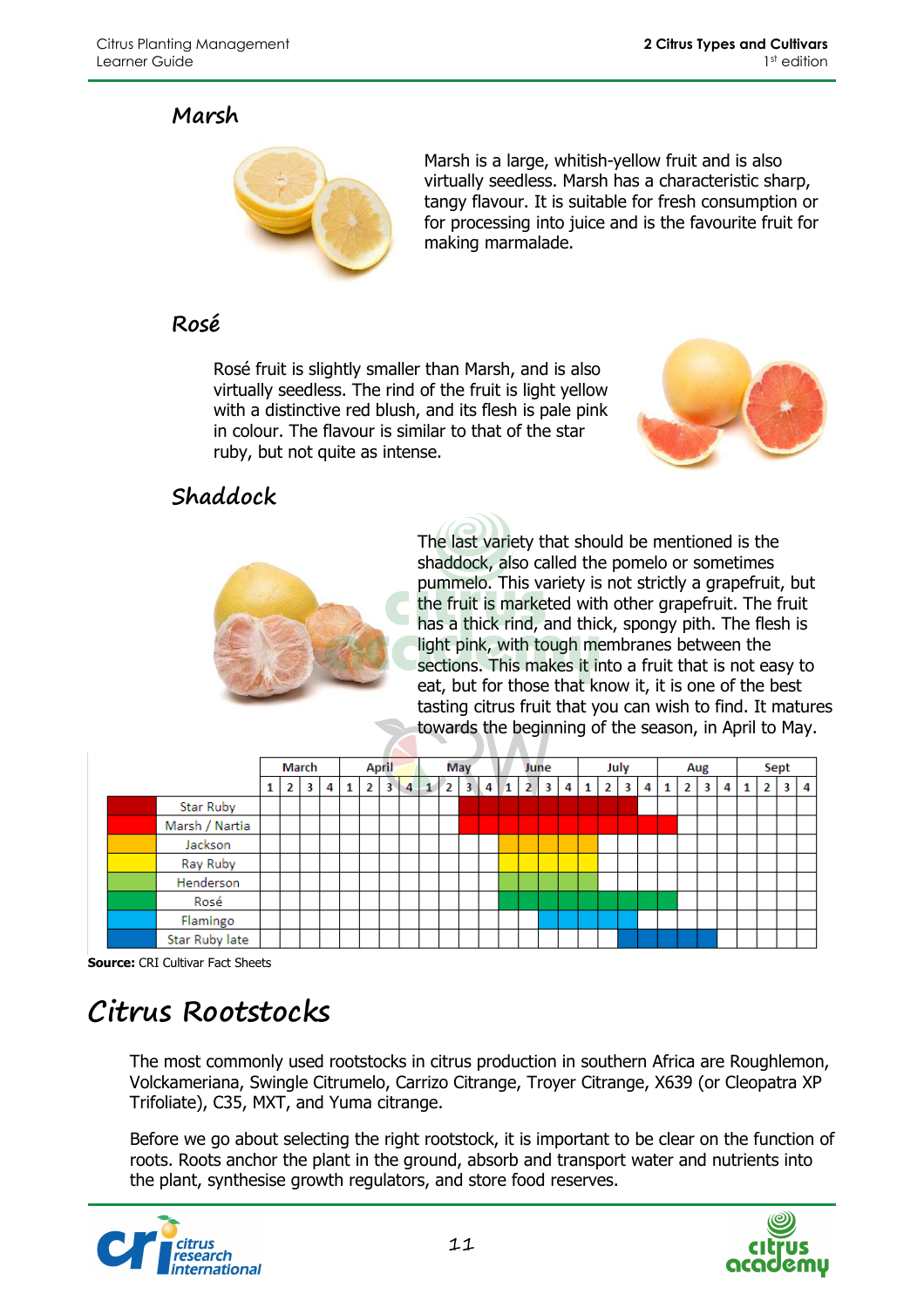The right sort of rootstock is one that meets the following requirements: it is compatible with the fruit-bearing scion cultivar; it is adaptable to the soil and climatic conditions; it makes the fruit-bearing scion more productive and vigorous, is resistant to pests and diseases; and it influences the fruit maturity, quality, colour, size and yield. This may seem like a tall order, but the right rootstock can achieve all of this.

### **summary**

#### **Rootstock Selection**

In summary, we can say that rootstock selection serves two purposes, namely:

- $\triangleright$  Minimising the effect of limitations that there might be at the site, such as the soil type, the quality of the irrigation water and disease presence.
- Secondly the rootstock can enhance the yield, fruit size and fruit quality

This table summarises the characteristics of commonly used rootstocks. Take a careful look at the table. Note the amount of research that has been done and the information that is available to show what rootstocks work best and under what circumstances, and how it impacts on tree performance.

|                            | Rough-<br>lemon | <b>Swingle</b><br><b>Citrumelo</b> | <b>Carrizo</b><br><b>Citrange</b> | X639            | $C-35$          | <b>MXT</b>   |
|----------------------------|-----------------|------------------------------------|-----------------------------------|-----------------|-----------------|--------------|
|                            |                 |                                    | <b>Disease Factor</b>             |                 |                 |              |
| <b>Exocortis</b>           | <b>Tolerant</b> | Tolerant                           | Sensitive                         | Susceptible     | Susceptible     | Susceptible  |
| Tristeza                   | <b>Tolerant</b> | <b>Tolerant</b>                    | <b>Tolerant</b>                   | <b>Tolerant</b> | <b>Tolerant</b> | Tolerant     |
| Phytophtora                | Susceptible     | Tolerant                           | <b>Tolerant</b>                   | Susceptible     | <b>Tolerant</b> | Tolerant     |
| <b>Citrus</b><br>nematodes | Susceptible     | Tolerant                           | Susceptible                       | (Not known)     | Tolerant        | Tolerant     |
|                            |                 |                                    | <b>Soil Factor</b>                |                 |                 |              |
| Poor drainage              | Susceptible     | Tolerant                           | Sensitive                         | Sensitive       | Tolerant        | Sensitive    |
| High clay<br>content       | Sensitive       | Intermediate                       | Intermediate                      | Sensitive       | Tolerant        | Intermediate |
| High sand<br>content       | <b>Tolerant</b> | Intermediate                       | Intermediate                      | Intermediate    | Intermediate    | Intermediate |
| High chlorides             | <b>Tolerant</b> | Intermediate                       | Sensitive                         | Intermediate    | Sensitive       | Sensitive    |
| High pH                    | Tolerant        | Sensitive                          | Sensitive                         | Tolerant        | Sensitive       | Sensitive    |
| Drought                    | <b>Tolerant</b> | Intermediate                       | Intermediate                      | Sensitive       | Sensitive       | Sensitive    |
| Replant                    | Sensitive       | Tolerant                           | Intermediate                      | Sensitive       | Tolerant        | Intermediate |
|                            |                 |                                    | <b>Tree Performance</b>           |                 |                 |              |
| Tree growth<br>rate        | Vigorous        | Moderate                           | Moderate                          | Moderate        | Slow            | Moderate     |
| Final tree size            | Large           | Medium                             | Medium                            | Medium          | Small           | Medium       |
| Cold<br>hardiness          | Poor            | Good                               | Good                              | Good            | Good            | Good         |
| Longevity                  | Fair            | Good                               | Good                              | Fair            | Good            | Good         |
| Yield per tree             | High            | Good                               | Good                              | Good            | Good            | Good         |
| Fruit quality              | Low             | Good                               | Good                              | Good            | High            | High         |
| Rind colour<br>development | Intermediate    | Late                               | Early                             | Early           | Intermediate    | Intermediate |

![](_page_11_Picture_10.jpeg)

![](_page_11_Picture_11.jpeg)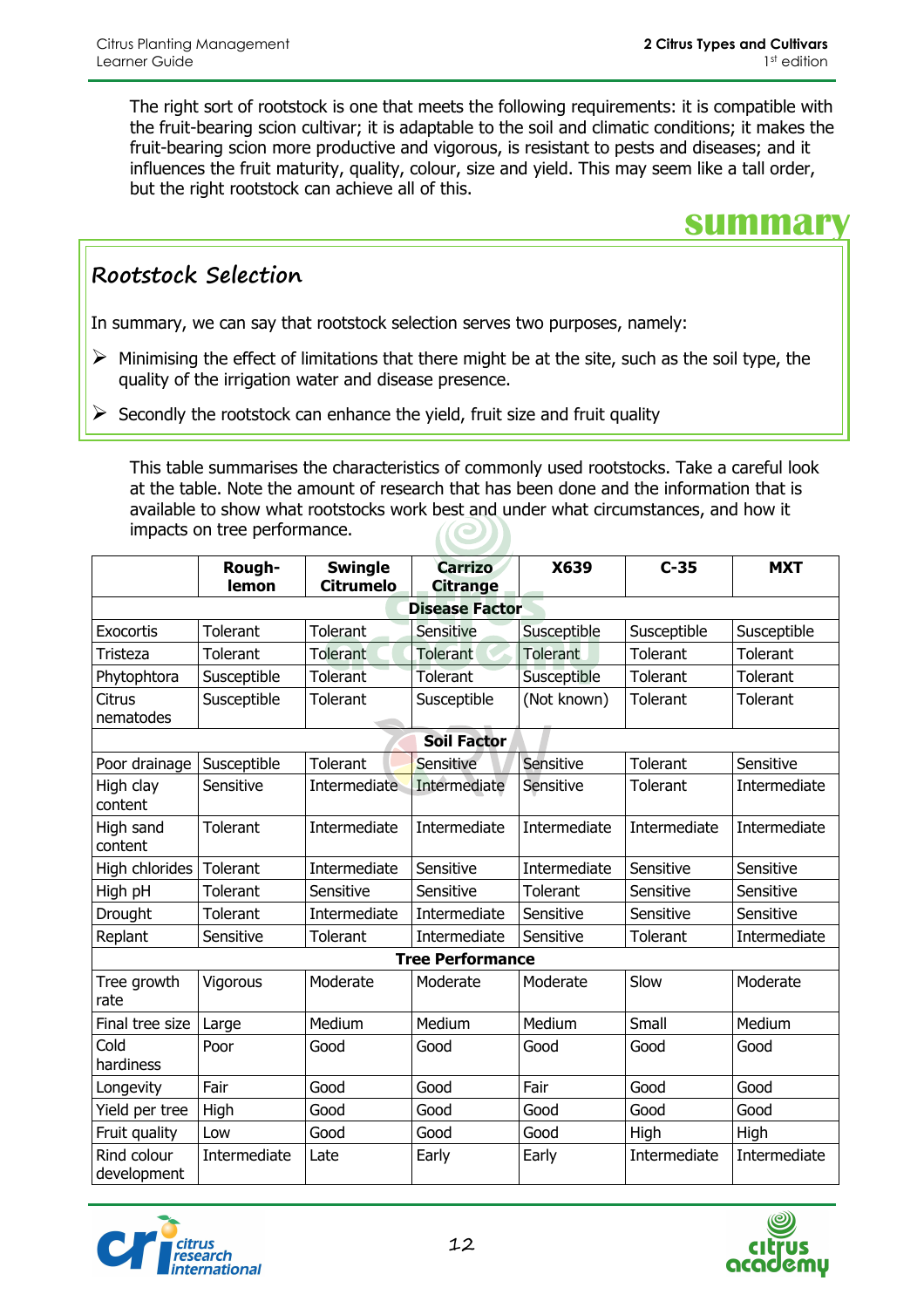## **information**

#### **Rootstock Selection**

In volume 1 of the CRI Citrus Production Guidelines you will find more detailed information on rootstocks and on selecting the correct one. If you still need assistance and advice, consulting your nearest certified citrus nursery on the best choice of rootstock is the best way forward.

### **Safe Plant Material**

Trees can be purchased from any of a number of accredited citrus nurseries. Trees must be ordered at least 18 months in advance to give the nursery enough time to make them. Make sure that the nursery you use is accredited by the Citrus Improvement Programme, so that you can be sure that they will supply trees that are true-to-type and of a high quality.

The nursery will use certified budwood from the Citrus Foundation Block for the fruit-bearing scion, and the trees will conform to the standards set by the Citrus Improvement Programme. In short, this means that the trees will be healthy with a good nutritional status; the trees will be free of pests and diseases; the stems of all trees will be straight; the bud union will be at least 20 cm above the soil level; the trees will have healthy with a welldeveloped root systems; and the trees will be free of harmful pathogens and nematodes.

Make sure that you discuss these details with the nursery owner when you order the trees. Visit the nursery from time to time to check in on your trees. When the trees are delivered, certificates issued by the CIP must accompany each consignment, certifying both the health of the trees and the origin of the budwood. Remember that this is a requirement for GlobalGAP registration.

![](_page_12_Picture_9.jpeg)

### **GlobalGAP**

GlobalGAP is an internationally recognised set of farm standards dedicated to Good Agricultural Practices (GAP). Through certification, producers demonstrate their adherence to GLOBALGAP standards.

The Citrus Foundation Block is owned and operated by Citrus Research International, which means in essence that it belongs to the citrus growers of southern Africa. Most nurseries get the seed from which they grow their rootstock plants from the Citrus Foundation Block. All nurseries are however obligated under the Citrus Improvement Scheme to get all their budwood from the Citrus Foundation Block.

The Citrus Foundation Block is located in the Eastern Cape near Uitenhage, in a secluded valley where citrus is not commercially grown. The nearest commercial citrus orchards are located in Kirkwood, which is approximately 40 km from the CFB. To preserve this secluded location, South Africa's Department of Agriculture, which is the National Plant Protection Organisation of South Africa, endorsed a 5 km exclusion zone around the Citrus Foundation Block where no citrus trees are allowed to be grown, even in home gardens.

![](_page_12_Picture_14.jpeg)

![](_page_12_Picture_15.jpeg)